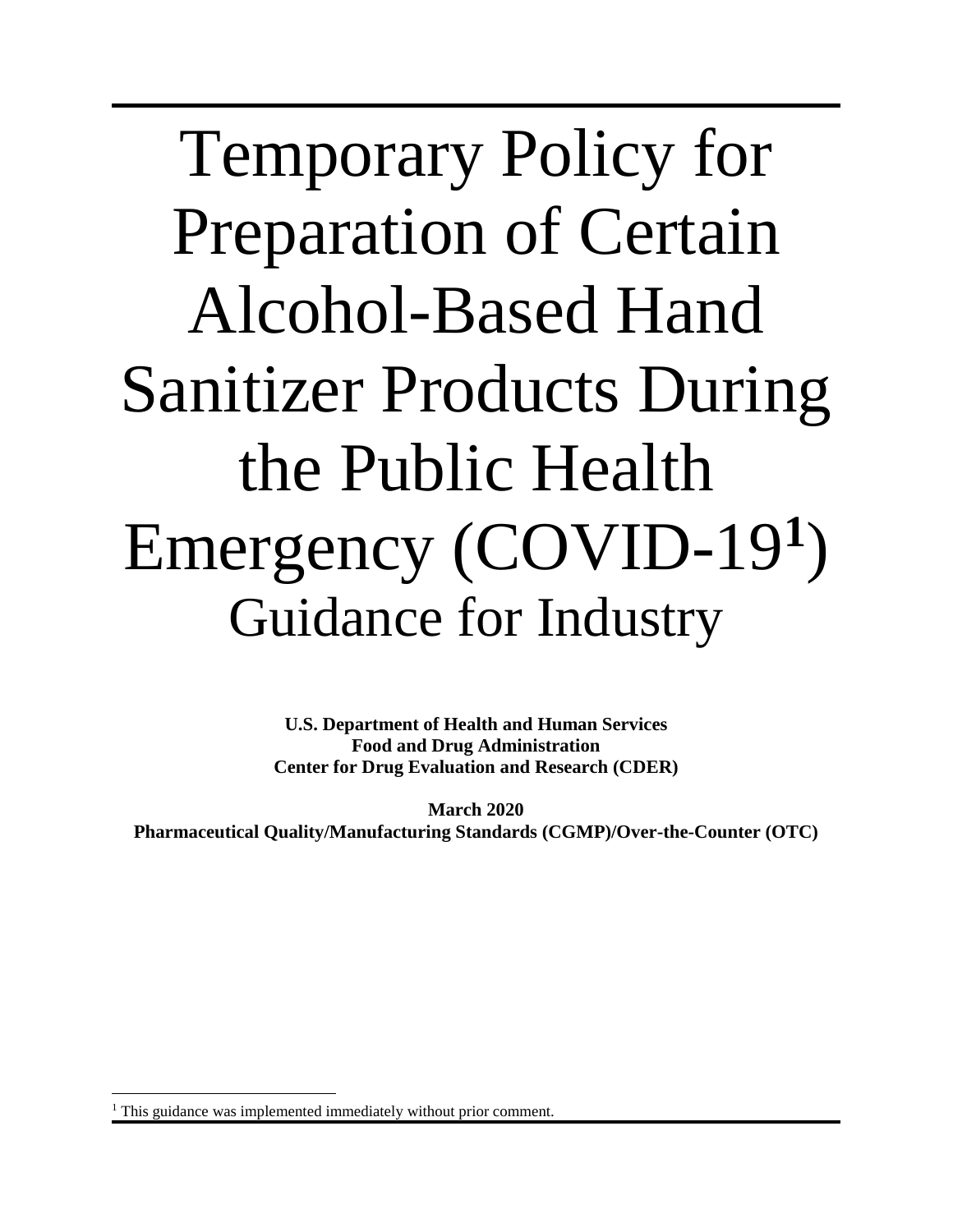# Temporary Policy for Preparation of Certain Alcohol-Based Hand Sanitizer Products During the Public Health Emergency (COVID-19) Guidance for Industry

Public Comment

Comments may be submitted at any time for Agency consideration. Submit written comments to the Dockets Management Staff (HFA-305), Food and Drug Administration, 5630 Fishers Lane, Rm. 1061, Rockville, MD 20852. Submit electronic comments to [https://www.regulations.gov.](https://www.regulations.gov/) All comments should be identified with the docket number FDA-2020-D-1106 and complete title of the guidance in the request.

## Additional Copies

Additional copies are available from the FDA webpage titled "Coronavirus Disease 2019 (COVID-19)," *available at* [https://www.fda.gov/emergency-preparedness-and-response/mcm](https://www.fda.gov/emergency-preparedness-and-response/mcm-issues/coronavirus-disease-2019-covid-19)[issues/coronavirus-disease-2019-covid-19](https://www.fda.gov/emergency-preparedness-and-response/mcm-issues/coronavirus-disease-2019-covid-19) and from the FDA webpage titled "Search for FDA Guidance Documents" *available at* [https://www.fda.gov/regulatory-information/search-fda](https://www.fda.gov/regulatory-information/search-fda-guidance-documents)[guidance-documents.](https://www.fda.gov/regulatory-information/search-fda-guidance-documents) You may also send an e-mail request to druginfo@fda.hhs.gov to receive a copy of the guidance. Please include the document number FDA-2020-D-1106 and complete title of the guidance in the request.

## **Questions**

For questions regarding this document, contact FDA at: [CDERCompliance@fda.hhs.gov.](mailto:CDERCompliance@fda.hhs.gov)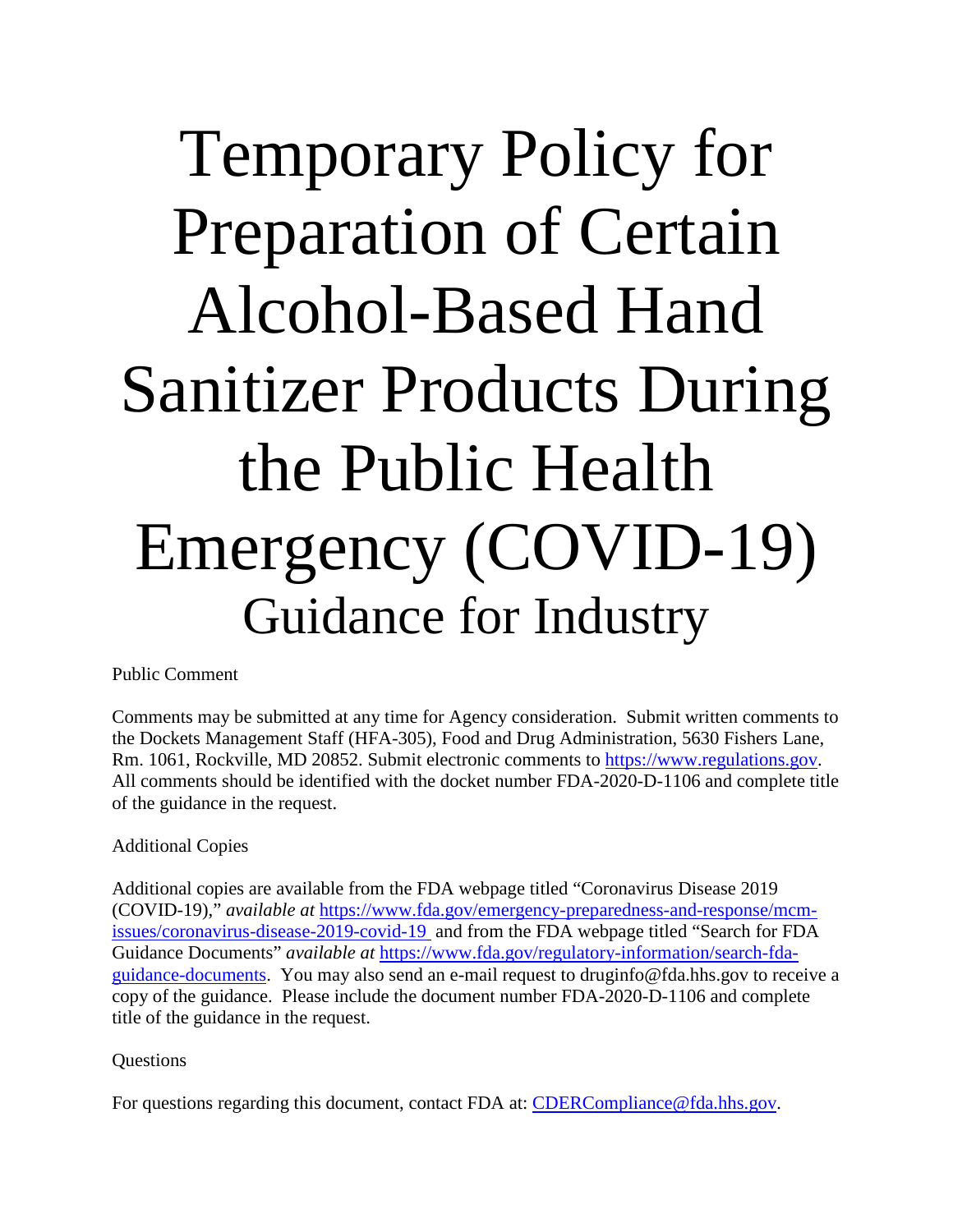**U.S. Department of Health and Human Services Food and Drug Administration Center for Drug Evaluation and Research (CDER)**

**March 2020 Pharmaceutical Quality/Manufacturing Standards (CGMP)/Over-the-Counter (OTC)**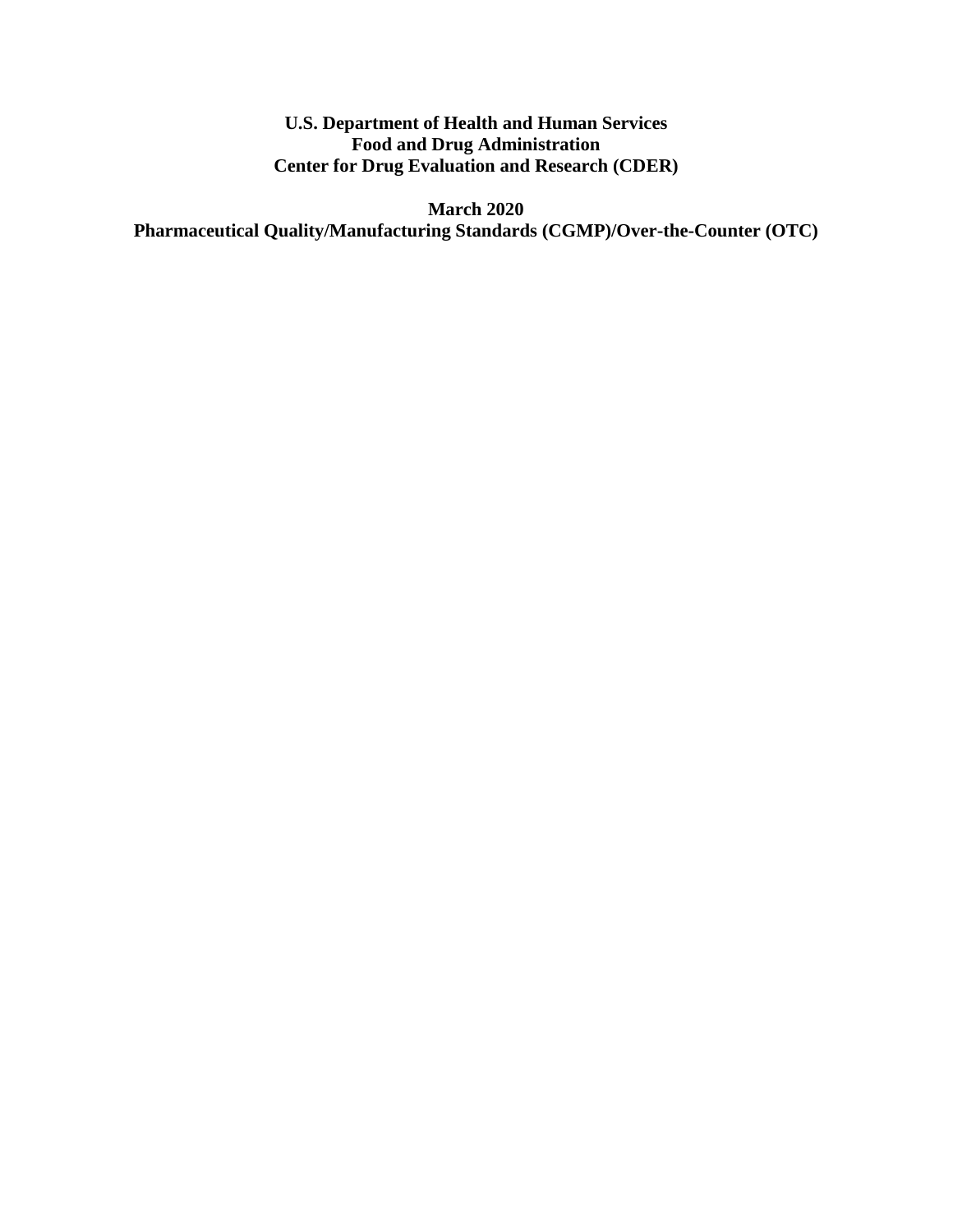# **TABLE OF CONTENTS**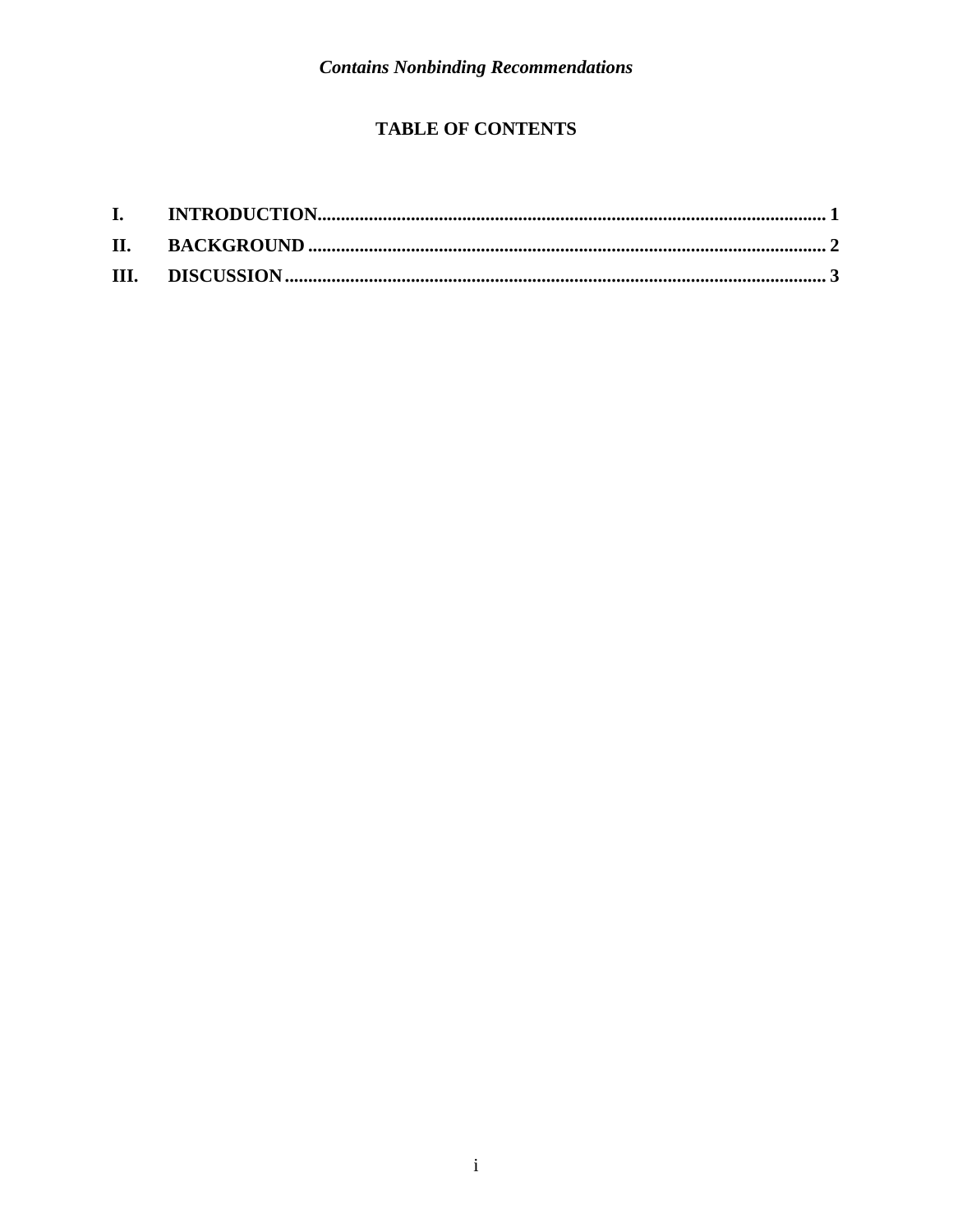# **Temporary Policy for Preparation of Certain Alcohol-Based Hand Sanitizer Products During the Public Health Emergency (COVID-19) Guidance for Industry[2](#page-4-1)**

This guidance represents the current thinking of the Food and Drug Administration (FDA or Agency) on this topic. It does not establish any rights for any person and is not binding on FDA or the public. You can use an alternative approach if it satisfies the requirements of the applicable statutes and regulations. To discuss an alternative approach, contact the FDA office responsible for this guidance as listed on the title page.

## <span id="page-4-0"></span>**I. INTRODUCTION**

The Food and Drug Administration (FDA or Agency) plays a critical role in protecting the United States from emerging infectious diseases, such as the Coronavirus Disease 2019 (COVID-19) pandemic. FDA is committed to providing timely guidance to support continuity and response efforts to this pandemic.

FDA is issuing this guidance in response to a number of queries from entities that are not currently licensed or registered drug manufacturers that would like to prepare alcohol-based hand sanitizers, either for public distribution or for their own internal use. The Agency is issuing this guidance to communicate its policy for the temporary preparation of certain alcohol-based hand sanitizer products by firms that register as over-the-counter (OTC) drug manufacturers to prepare alcohol-based hand sanitizers under the circumstances described in this guidance ("firms") for the duration of the public health emergency declared by the Secretary of Health and Human Services (HHS) on January [3](#page-4-2)1, 2020.<sup>3</sup> At such time when the public health emergency is over, as declared by the Secretary, FDA intends to discontinue this enforcement discretion policy and withdraw this guidance.

<span id="page-4-1"></span><sup>&</sup>lt;sup>2</sup> This guidance has been prepared by the Center for Drug Evaluation and Research at the Food and Drug Administration. FDA has issued a separate guidance for industry entitled Policy for Temporary Compounding of Certain Alcohol-Based Hand Sanitizer Products During the Public Health Emergency (March 2020), that describes the Agency's policy for the temporary compounding of certain alcohol-based hand sanitizer products by pharmacists in State licensed pharmacies or Federal facilities and registered outsourcing facilities. The compounding guidance is available at [https://www.fda.gov/regulatory-information/search-fda-guidance-documents/policy-temporary](https://www.fda.gov/regulatory-information/search-fda-guidance-documents/policy-temporary-compounding-certain-alcohol-based-hand-sanitizer-products-during-public-health)[compounding-certain-alcohol-based-hand-sanitizer-products-during-public-health.](https://www.fda.gov/regulatory-information/search-fda-guidance-documents/policy-temporary-compounding-certain-alcohol-based-hand-sanitizer-products-during-public-health) We update guidances periodically. For the most recent version of a guidance, check the FDA guidance web page at [https://www.fda.gov/regulatory-information/search-fda-guidance-documents.](https://www.fda.gov/regulatory-information/search-fda-guidance-documents)<br><sup>3</sup> The HHS Public Health Emergency Declaration is available at

<span id="page-4-2"></span>[https://www.phe.gov/emergency/news/healthactions/phe/Pages/2019-nCoV.aspx.](https://www.phe.gov/emergency/news/healthactions/phe/Pages/2019-nCoV.aspx)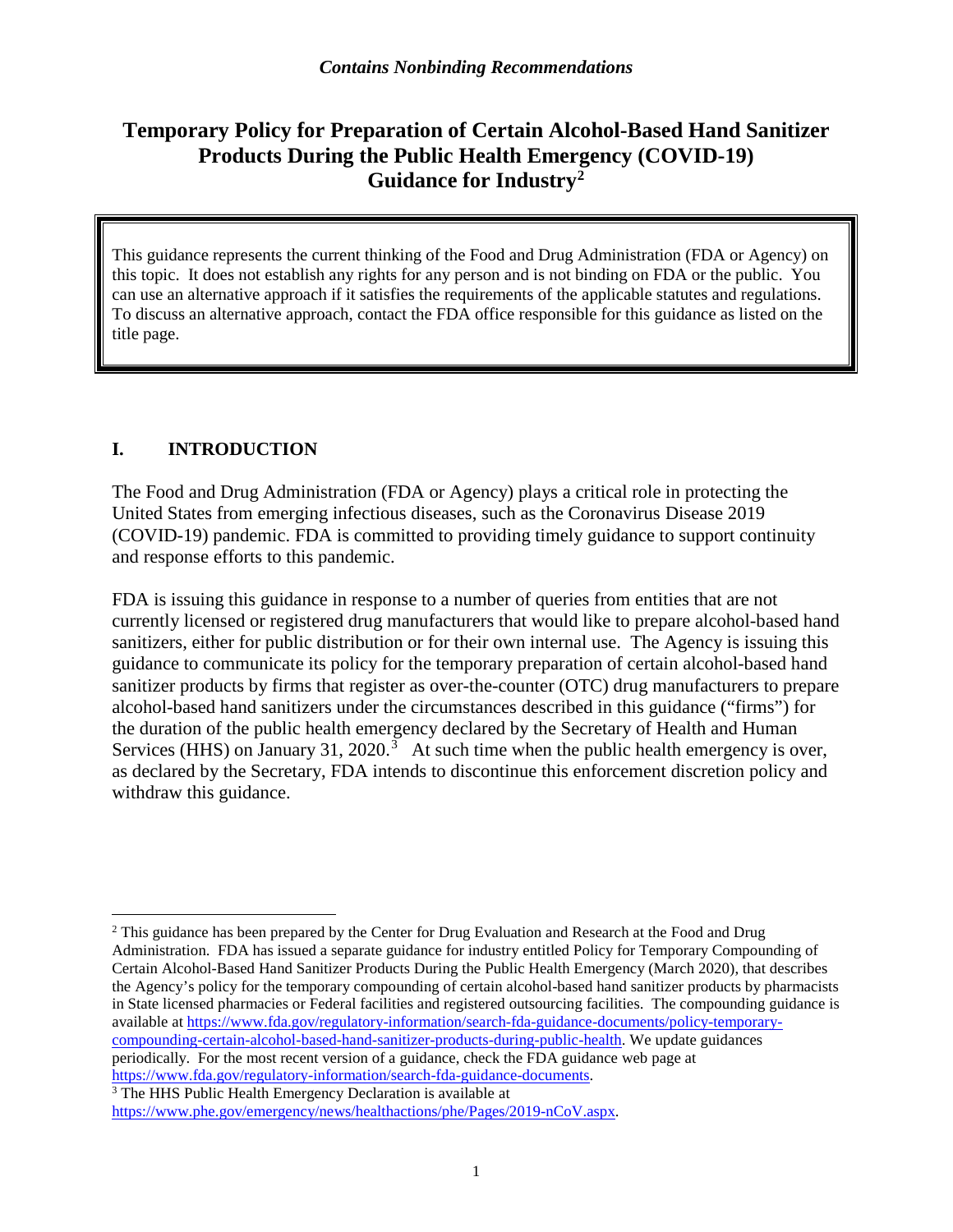#### *Contains Nonbinding Recommendations*

Given this public health emergency, this guidance is being implemented without prior public comment because the FDA has determined that prior public participation for this guidance is not feasible or appropriate (see section 701(h)(1)(C)(i) of the Federal Food, Drug, and Cosmetic Act (FD&C Act) (21 U.S.C. § 371(h)(1)(C)(i)) and 21 CFR § 10.115(g)(2)). This guidance document is being implemented immediately, but it remains subject to comment in accordance with the Agency's good guidance practices.

In general, FDA's guidance documents do not establish legally enforceable responsibilities. Instead, guidances describe the Agency's current thinking on a topic and should be viewed only as recommendations, unless specific regulatory or statutory requirements are cited. The use of the word *should* in Agency guidances means that something is suggested or recommended, but not required.

## <span id="page-5-0"></span>**II. BACKGROUND**

There is currently an outbreak of respiratory disease caused by a novel coronavirus that was first detected in Wuhan City, Hubei Province, China, and that has now spread globally, to include the United States. The virus has been named "SARS-CoV-2" and the disease it causes has been named "Coronavirus Disease 2019" (COVID-19). On January 31, 2020, the Department of Health and Human Services (HHS) issued a declaration of a public health emergency related to COVID-19 and mobilized the Operating Divisions of HHS.<sup>[4](#page-5-1)</sup> In addition, on March 13, 2020, the President declared a national emergency in response to COVID-19.<sup>[5](#page-5-2)</sup>

Hand hygiene is an important part of the U.S. response to COVID-19. Washing hands often with soap and water for at least 20 seconds is essential, especially after going to the bathroom; before eating; and after coughing, sneezing, or blowing one's nose. If soap and water are not readily available, the Centers for Disease Control and Prevention (CDC) recommends consumers use an alcohol-based hand sanitizer that contains at least 60 percent alcohol (also referred to as ethanol or ethyl alcohol). [6](#page-5-3)

<span id="page-5-1"></span><sup>&</sup>lt;sup>4</sup> Secretary of Health and Human Services Alex M Azar, Determination that a Public Health Emergency Exists. (Jan. 31, 2020), *available at* https://www.phe.gov/emergency/news/healthactions/phe/Pages/2019-nCoV.aspx).

<span id="page-5-2"></span><sup>&</sup>lt;sup>5</sup> Proclamation on Declaring a National Emergency Concerning the Novel Coronavirus Disease (COVID-19) Outbreak (Mar. 13, 2020), *available at* https://www.whitehouse.gov/presidential-actions/proclamation-declaring-<br>national-emergency-concerning-novel-coronavirus-disease-covid-19-outbreak/.

<span id="page-5-3"></span> $\delta$  Isopropyl alcohol and ethyl alcohol are two of the active ingredients currently being evaluated by FDA as part of its review of over-the-counter (OTC) monographs for hand sanitizers for use in reducing bacteria on the skin that potentially can cause disease or decreasing bacteria on the skin. See "Safety and Effectiveness of Consumer Antiseptic Rubs; Topical Antimicrobial Drug Products for Over-the-Counter Human Use," Final Rule, 84 FR 14847 (April 12, 2019); "Safety and Effectiveness of Health Care Antiseptics; Topical Antimicrobial Drug Products for Over-the-Counter Human Use," Final Rule, 82 FR 60474 (December 20, 2017); "Topical Antimicrobial Drug Products for Over-the-Counter Human Use; Tentative Final Monograph for Health-Care Antiseptic Drug Products," Proposed Rule, 59 FR 31402 (June 17, 1994) (1994 TFM).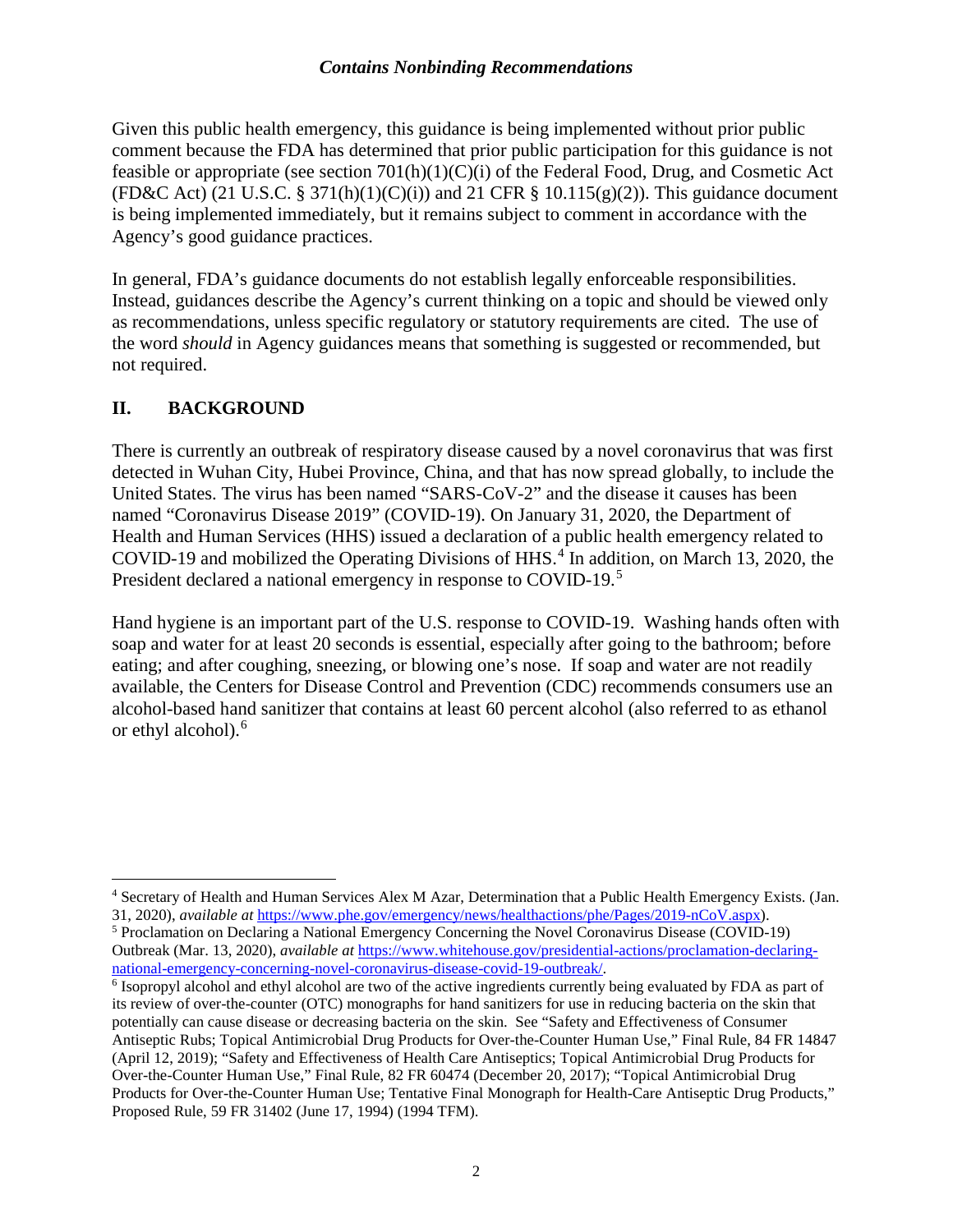## <span id="page-6-0"></span>**III. DISCUSSION**

We understand that some consumers and health care professionals are currently experiencing difficulties accessing alcohol-based hand sanitizers. We are also aware of reports that some consumers are producing hand sanitizers for personal use in their homes; the Agency lacks verifiable information on the methods being used to prepare such products and whether they are safe for use on human skin.

In response to the demand for alcohol-based sanitizers, certain entities that are not currently regulated by FDA as drug manufacturers have requested guidance on the preparation and distribution of hand sanitizer products for the public's use.

Because of the public health emergency posed by COVID-19, FDA does not intend to take action against firms<sup>[7](#page-6-1)</sup> that prepare alcohol-based hand sanitizers for consumer use and for use as health care personnel hand rubs for the duration of the public health emergency declared by the Secretary of HHS on January 31, 2020, provided the following circumstances are present:

- 1. The hand sanitizer is manufactured using only the following United States Pharmacopoeia (USP) grade ingredients in the preparation of the product (percentage in final product formulation) consistent with World Health Organization (WHO) recommendations:<sup>[8](#page-6-2)</sup>
	- a. Alcohol (ethanol) (USP or Food Chemical Codex (FCC) grade) (80%, volume/volume  $(v/v)$ ) in an aqueous solution denatured according to Alcohol and Tobacco Tax and Trade Bureau regulations in 27 CFR part 20; **or** Isopropyl Alcohol (75%,  $v/v$ ) in an aqueous solution.<sup>[9](#page-6-3)</sup>
	- b. Glycerol  $(1.45\% \text{ v/v})$ .<sup>[10](#page-6-4)</sup>
	- c. Hydrogen peroxide (0.125% v/v).
	- d. Sterile distilled water or boiled cold water.

**The firm does not add other active or inactive ingredients. Different or additional ingredients may impact the quality and potency of the product.**

<span id="page-6-1"></span><sup>&</sup>lt;sup>7</sup> Specifically, FDA does not intend to take action against firms, for the duration of the public health emergency declared by the Secretary of HHS on January 31, 2020, for violations of sections  $501(a)(2)(B)$ ,  $502(f)(1)$ ,  $505$ , or 582 of the FD&C Act (21 U.S.C. §§ 351(a)(2)(B), 352(f)(1), 355, and 360eee-1).

<span id="page-6-2"></span><sup>&</sup>lt;sup>8</sup>The 1994 TFM is available at [https://www.gpo.gov/fdsys/pkg/FR-1994-06-17/html/94-14503.htm.](https://www.gpo.gov/fdsys/pkg/FR-1994-06-17/html/94-14503.htm) WHO's recommendations, titled "Guide to Local Production: WHO-recommended Handrub Formulations," are available at [https://www.who.int/gpsc/5may/Guide\\_to\\_Local\\_Production.pdf.](https://www.who.int/gpsc/5may/Guide_to_Local_Production.pdf)  $\frac{9}{2}$ <br>Consistent with the 1994 TFM, alcohol should be used in a final product concentration between 60-95% (v/v) in an

<span id="page-6-3"></span>aqueous solution denatured according to Alcohol and Tobacco Tax and Trade Bureau regulations in 27 CFR part 20; isopropyl alcohol should be used in a concentration between 70-91.3%  $(v/v)$ . This guidance is consistent with WHO's recommended formulation specifications of 80% alcohol and 75% isopropyl alcohol.

<span id="page-6-4"></span><sup>&</sup>lt;sup>10</sup> Although WHO's recommended formulation includes glycerol 1.45% ( $v/v$ ), reports indicate that glycerol negatively impacts effectiveness of isopropyl alcohol [\(https://www.ncbi.nlm.nih.gov/pubmed/28670452\)](https://www.ncbi.nlm.nih.gov/pubmed/28670452), and reports studying the effectiveness of WHO's formulation have suggested a reduction from 1.45% to 0.725% [\(https://www.ncbi.nlm.nih.gov/pubmed/23388358/\)](https://www.ncbi.nlm.nih.gov/pubmed/23388358/).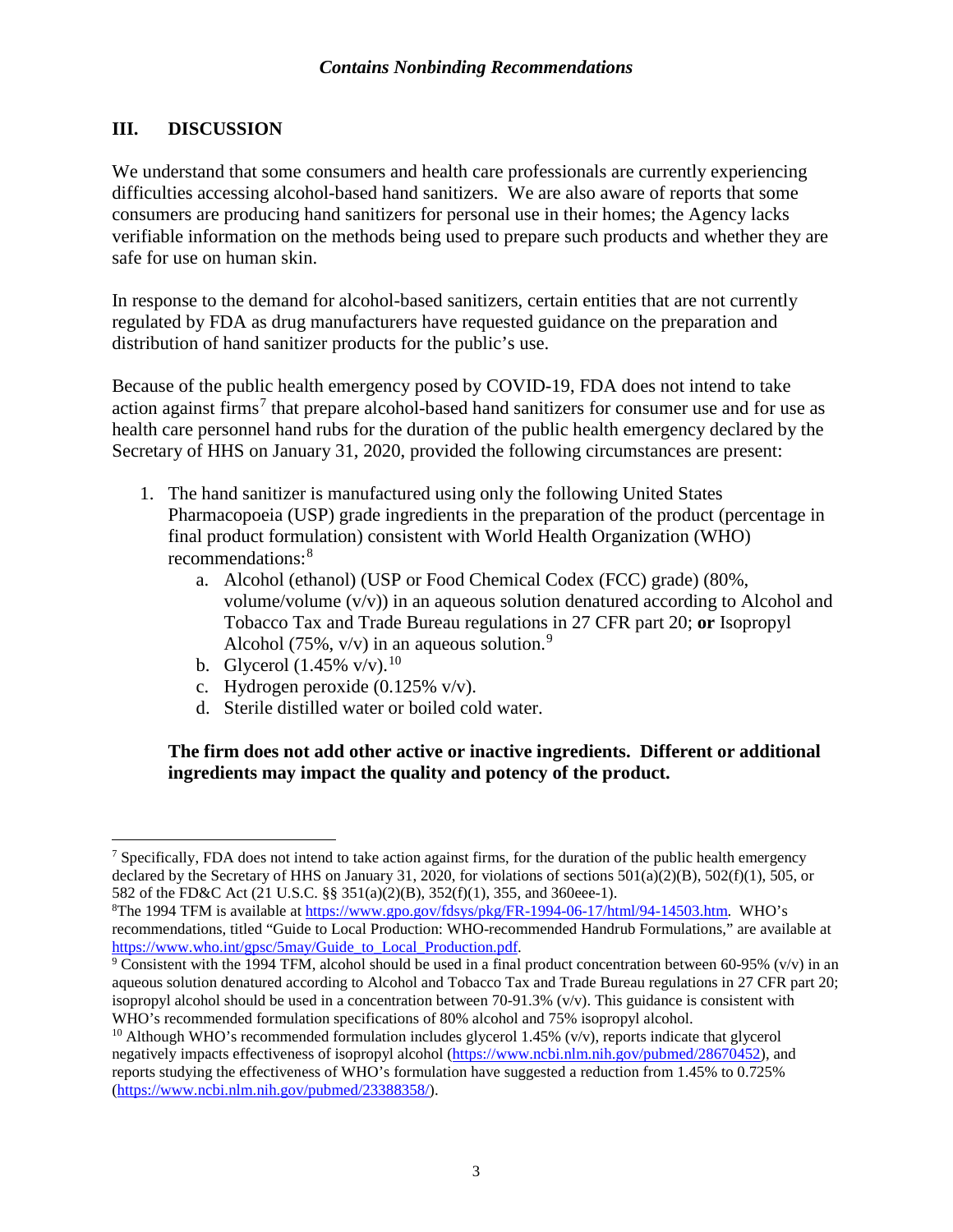#### *Contains Nonbinding Recommendations*

- 2. The firm pays particular attention to ensure the ethanol or isopropyl alcohol active ingredient is correct and the correct amount of the active ingredient is used. A simple record should be used to document key steps and controls to assure each batch matches the formula developed for the drug product.
- 3. The hand sanitizer is prepared under sanitary conditions and equipment utilized is well maintained and fit for this purpose.<sup>[11](#page-7-0)</sup>
- 4. The firm uses the most accurate method of analysis available at the site for verification of alcohol content in samples of the finished drug product before each batch is released for distribution. Methods can include gas chromatography (GC), alcoholmeter, hydrometer, or other chemical analysis of at least equivalent accuracy. The sample tested can be performed on in-process material before filling into the final containers to be distributed.
- 5. The hand sanitizer is labeled consistent with the attached labeling in Appendix A (Labeling for Ethyl Alcohol Formulation Consumer Use), Appendix B (Labeling for Isopropyl Alcohol Formulation Consumer Use), Appendix C (Labeling for Ethyl Alcohol Formulation Health Care Personnel Handrub Use), or Appendix D (Labeling for Isopropyl Alcohol Formulation Health Care Personnel Handrub Use).
- 6. Firms register their facility and list these products in the FDA Drug Registration and Listing System (DRLS, [https://www.fda.gov/drugs/guidance-compliance-regulatory](https://www.fda.gov/drugs/guidance-compliance-regulatory-information/drug-registration-and-listing-system-drls-and-edrls)[information/drug-registration-and-listing-system-drls-and-edrls\)](https://www.fda.gov/drugs/guidance-compliance-regulatory-information/drug-registration-and-listing-system-drls-and-edrls). Upon completion of registration and listing, firms receive automatic confirmation from the FDA and do not need to wait for a further communication from FDA before they begin to manufacture and distribute these products. FDA relies on registration and listing information to help manage drug shortages, monitor safety issues that may arise with product distributed to the public, and manage product recalls, among other important FDA public safety activities. Our help desk is standing by to assist with facilitating this process and can be contacted by sending an email to: [edrls@fda.hhs.gov.](mailto:edrls@fda.hhs.gov)

This policy does not extend to other types of products, such as: products (1) that use different active ingredients; (2) whose potency falls above or below the formulation described above; (3) that are marketed with claims that do not conform to the "Topical Antimicrobial Drug Products for Over-the-Counter Human Use; Tentative Final Monograph for Health-Care Antiseptic Drug Products," Proposed Rule, 59 FR 31402 (June 17, 1994) (e.g., pathogen-specific disease claims): (4) that are surgical hand rubs; or (5) whose labeling is false or misleading in any particular.

Firms will need to have a way to accept adverse event reports for any products they manufacture, and submit adverse event reports to FDA (for more information, please see FDA's guidance on adverse event reporting requirements, [https://www.fda.gov/media/77193/download\)](https://www.fda.gov/media/77193/download).<sup>[12](#page-7-1)</sup>

<span id="page-7-0"></span><sup>&</sup>lt;sup>11</sup> Facilities must prevent insanitary conditions under section 501(a)(2)(A) of the FD&C Act (21 U.S.C. §  $351(a)(2)(A)).$ 

<span id="page-7-1"></span><sup>&</sup>lt;sup>12</sup> See Section 760 of the FD&C Act (21 U.S.C. § 379aa).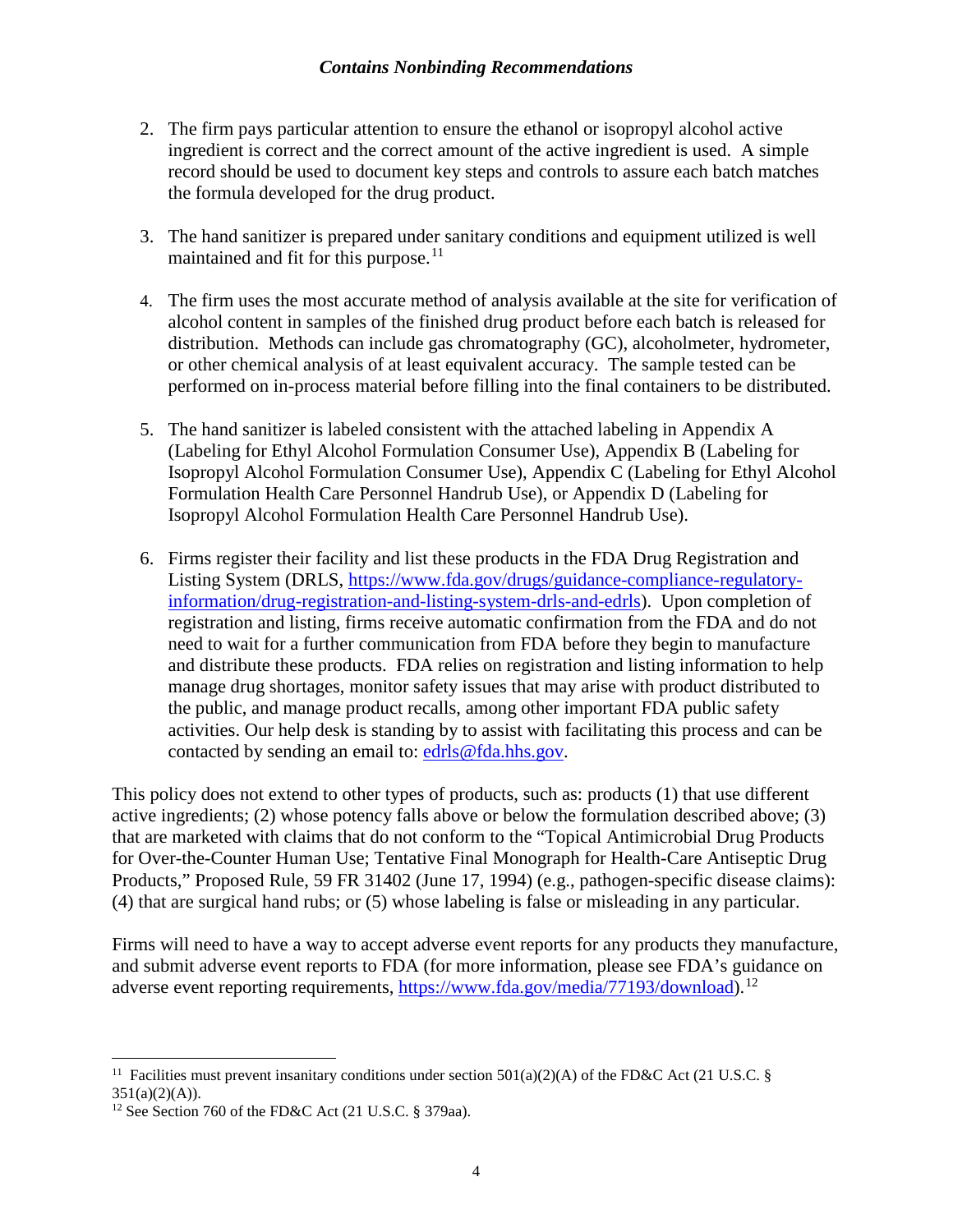## *Contains Nonbinding Recommendations*

FDA encourages consumers and health care professionals to report adverse events experienced with the use of hand sanitizers to FDA's [MedWatch Adverse Event Reporting](https://www.fda.gov/safety/medwatch-fda-safety-information-and-adverse-event-reporting-program) program:

- Complete and submit the report [online;](https://www.accessdata.fda.gov/scripts/medwatch/index.cfm?action=professional.reporting1) or
- Download and complete the <u>form</u>, then submit it via fax at 1-800-FDA-0178.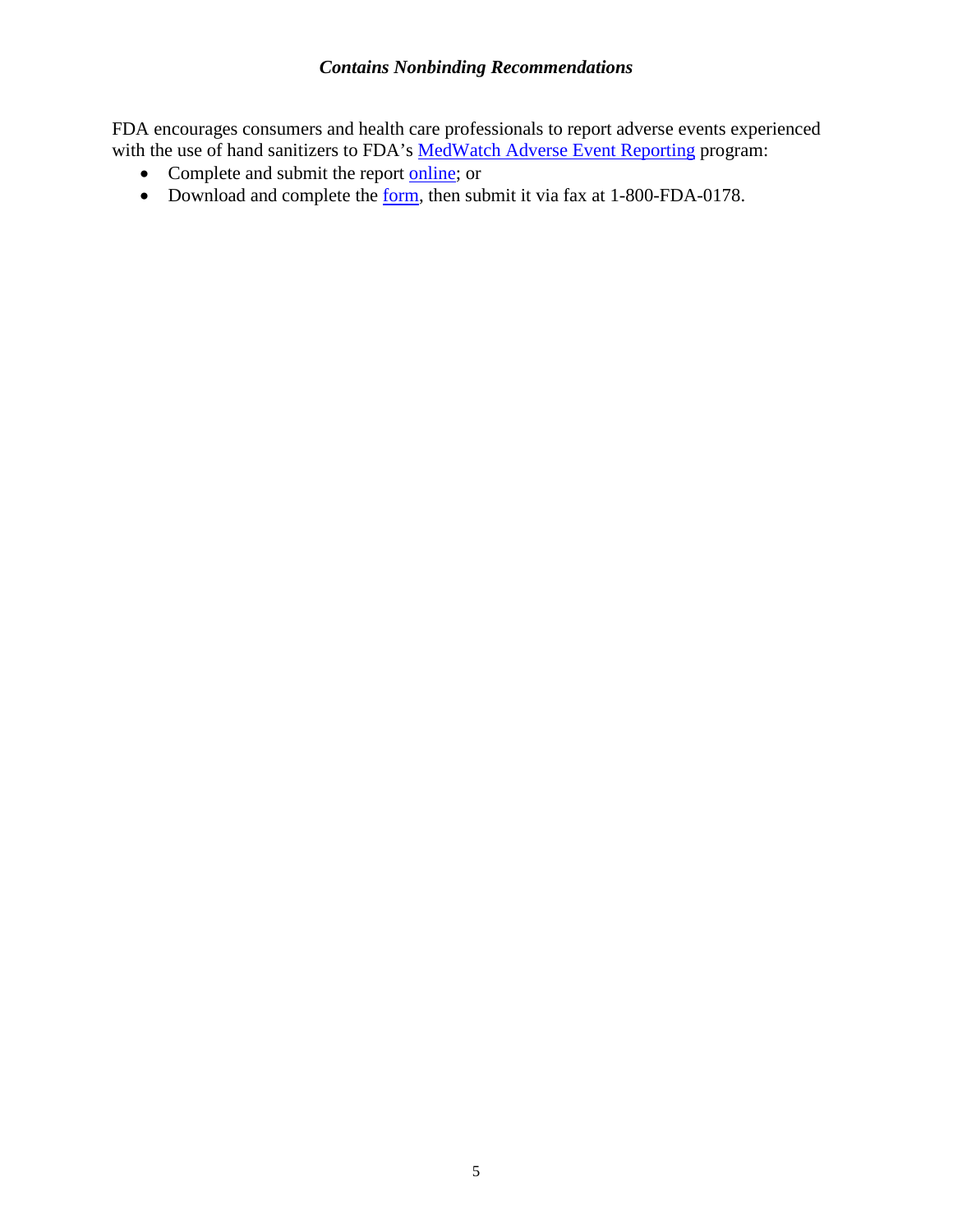**Appendix A. Labeling for Ethyl Alcohol Formulation Consumer Use**

**PRINCIPAL DISPLAY PANEL (FRONT OF PACKAGE):**



# **DRUG FACTS LABEL**

| <b>Drug Facts</b>                                                                                                          |  |  |
|----------------------------------------------------------------------------------------------------------------------------|--|--|
| Active ingredient[s]<br><b>Purpose</b>                                                                                     |  |  |
| .Antiseptic                                                                                                                |  |  |
| Use[s]                                                                                                                     |  |  |
| Hand Sanitizer to help reduce bacteria that potentially can cause disease. For use when soap and water are not available.  |  |  |
| Warnings                                                                                                                   |  |  |
| For external use only. Flammable. Keep away from heat or flame                                                             |  |  |
| Do not use                                                                                                                 |  |  |
| • in children less than 2 months of age                                                                                    |  |  |
| • on open skin wounds                                                                                                      |  |  |
| When using this product keep out of eyes, ears, and mouth. In case of contact with eyes, rinse eyes thoroughly with water. |  |  |
| Stop use and ask a doctor if irritation or rash occurs. These may be signs of a serious condition.                         |  |  |
| Keep out of reach of children. If swallowed, get medical help or contact a Poison Control Center right away.               |  |  |
| <b>Directions</b>                                                                                                          |  |  |
| . Place enough product on hands to cover all surfaces. Rub hands together until dry.                                       |  |  |
| • Supervise children under 6 years of age when using this product to avoid swallowing.                                     |  |  |
| <b>Other information</b>                                                                                                   |  |  |
| • Store between 15-30C (59-86F)                                                                                            |  |  |
| • Avoid freezing and excessive heat above 40C (104F)                                                                       |  |  |
| <b>Inactive ingredients</b> glycerin, hydrogen peroxide, purified water USP                                                |  |  |
|                                                                                                                            |  |  |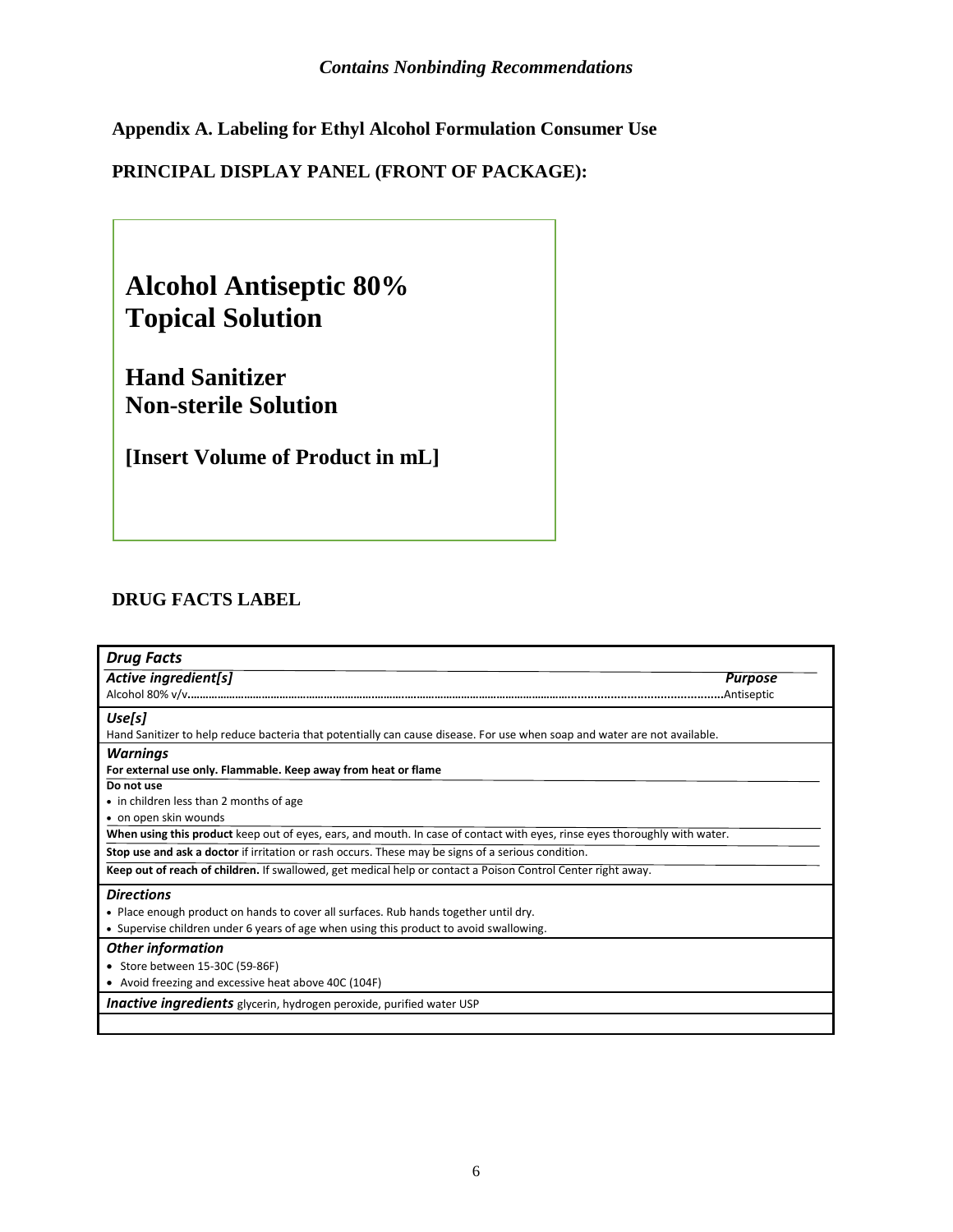**Appendix B. Labeling for Isopropyl Alcohol Formulation Consumer Use**

٦

**PRINCIPAL DISPLAY PANEL (FRONT OF PACKAGE):**

| <b>Isopropyl Alcohol Antiseptic 75%</b><br><b>Topical Solution</b> |  |
|--------------------------------------------------------------------|--|
| <b>Hand Sanitizer</b><br><b>Non-sterile Solution</b>               |  |
| [Insert Volume of Product in mL]                                   |  |

# **DRUG FACTS LABEL**

 $\Box$ 

| <b>Drug Facts</b>                                                                                                          |  |  |
|----------------------------------------------------------------------------------------------------------------------------|--|--|
| Active ingredient[s]<br><b>Purpose</b>                                                                                     |  |  |
|                                                                                                                            |  |  |
| Use[s]                                                                                                                     |  |  |
| Hand sanitizer to help reduce bacteria that potentially can cause disease. For use when soap and water are not available.  |  |  |
| <b>Warnings</b>                                                                                                            |  |  |
| For external use only. Flammable. Keep away from heat or flame                                                             |  |  |
| Do not use                                                                                                                 |  |  |
| • in children less than 2 months of age                                                                                    |  |  |
| • on open skin wounds                                                                                                      |  |  |
| When using this product keep out of eyes, ears, and mouth. In case of contact with eyes, rinse eyes thoroughly with water. |  |  |
| Stop use and ask a doctor if irritation or rash occurs. These may be signs of a serious condition.                         |  |  |
| Keep out of reach of children. If swallowed, get medical help or contact a Poison Control Center right away.               |  |  |
| <b>Directions</b>                                                                                                          |  |  |
| . Place enough product on hands to cover all surfaces. Rub hands together until dry.                                       |  |  |
| • Supervise children under 6 years of age when using this product to avoid swallowing.                                     |  |  |
| <b>Other information</b>                                                                                                   |  |  |
| • Store between 15-30C (59-86F)                                                                                            |  |  |
| • Avoid freezing and excessive heat above 40C (104F)                                                                       |  |  |
| Inactive ingredients glycerin, hydrogen peroxide, purified water USP                                                       |  |  |
|                                                                                                                            |  |  |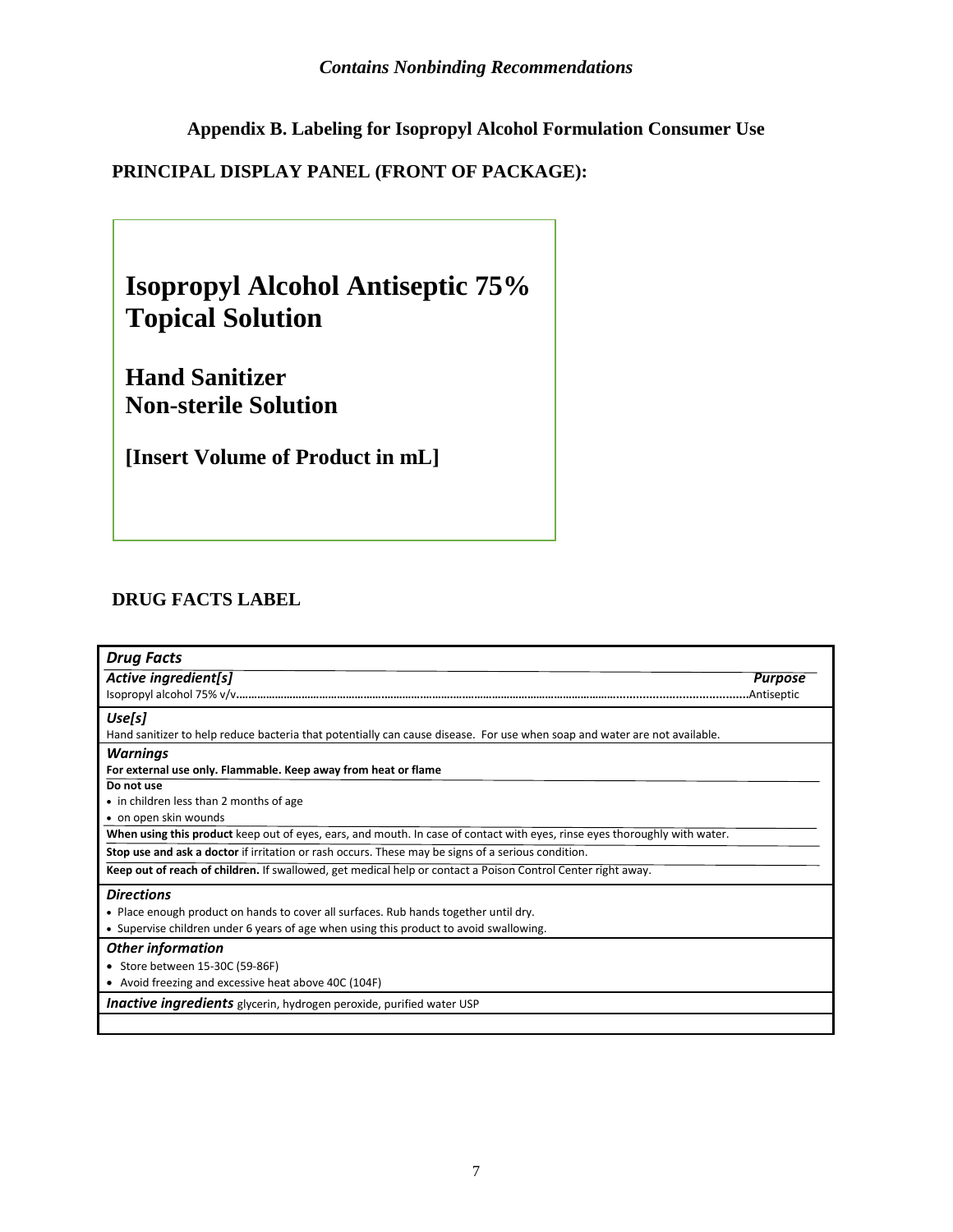**Appendix C. Labeling for Ethyl Alcohol Formulation Health Care Personnel Handrub Use**

**PRINCIPAL DISPLAY PANEL (FRONT OF PACKAGE):**



## **DRUG FACTS LABEL**

| <b>Drug Facts</b>                                                                                                          |  |  |
|----------------------------------------------------------------------------------------------------------------------------|--|--|
| Active ingredient[s]<br><b>Purpose</b>                                                                                     |  |  |
| .Antiseptic                                                                                                                |  |  |
| Use[s]                                                                                                                     |  |  |
| Health care personnel hand rub to help reduce bacteria that potentially can cause disease.                                 |  |  |
| <b>Warnings</b>                                                                                                            |  |  |
| For external use only. Flammable. Keep away from heat or flame                                                             |  |  |
| Do not use                                                                                                                 |  |  |
| • in children less than 2 months of age                                                                                    |  |  |
| • on open skin wounds                                                                                                      |  |  |
| When using this product keep out of eyes, ears, and mouth. In case of contact with eyes, rinse eyes thoroughly with water. |  |  |
| Stop use and ask a doctor if irritation or rash occurs. These may be signs of a serious condition.                         |  |  |
| Keep out of reach of children. If swallowed, get medical help or contact a Poison Control Center right away.               |  |  |
| <b>Directions</b>                                                                                                          |  |  |
| . Place enough product on hands to cover all surfaces. Rub hands together until dry.                                       |  |  |
| • Supervise children under 6 years of age when using this product to avoid swallowing.                                     |  |  |
| <b>Other information</b>                                                                                                   |  |  |
| • Store between 15-30C (59-86F)                                                                                            |  |  |
| • Avoid freezing and excessive heat above 40C (104F)                                                                       |  |  |
| <b>Inactive ingredients</b> glycerin, hydrogen peroxide, purified water USP                                                |  |  |
|                                                                                                                            |  |  |